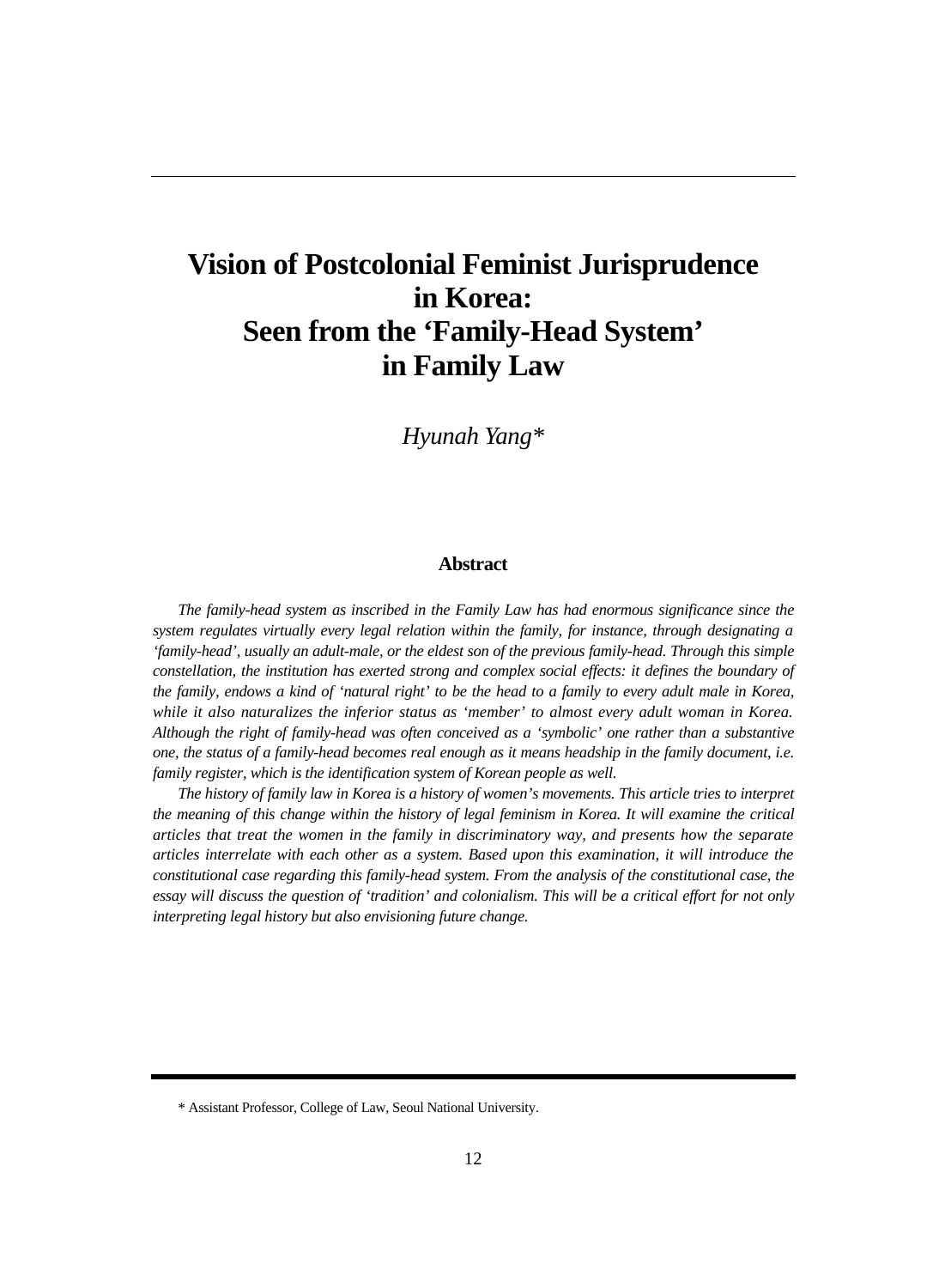## **I. Introduction**

The spring of 2005 opens a new era for the Family Law in Korea. In early February, the Constitutional Court decided that the core articles of the family-head system were incongruent with Article 36 paragraph 1 of the Constitution, which protects the basic rights of human dignity and gender equality in marital and family life, after almost five years' scrutiny. Exactly one month later, the National Assembly has passed the alternative Bill for the Civil Code that eliminates the family-head system that will become effective on January 1, 2008.<sup>1)</sup>

The family-head system is a family institution inscribed in the Family Law, which is comprised of Books 4 and 5 of the Civil Code of South Korea. This has enormous significance since the system regulates virtually every legal relation within the family, through designating a 'family-head', usually an adult-male, or the eldest son of the previous family-head, and the family-members who need to be represented by the family-head. Through this simple constellation, the institution has exerted strong and complex social effects: it defines the boundary of the family, endows a kind of 'natural right' to be the head to a family to every adult male in Korea, while it also naturalizes the inferior status as 'member' to almost every adult woman in Korea. Although the right of family-head was often conceived as a 'symbolic' one rather than a substantive one, the status of a family-head becomes real enough as it means headship in the family document, i.e. family register, which is the identification system of Korean people as well.

The present moment is a kind of interim period in which the old has finally been abolished, yet the new is still obscure. Particularly we need to invent new type of registration to identify the citizenship of a Korean. This change is an invaluable fruit of the long history of the law revision movement initiated by feminist lawyers, legal scholars and activists. Indeed, the history of family law in Korea is a history of women's movements. This article tries to interpret the meaning of this change within the history of legal feminism in Korea. It will examine the critical articles that treat the women in the family in discriminatory way, and presents how the separate articles interrelate with each other as a system. Based upon this examination, it will

<sup>1)</sup> The new bill for Book 4 and 5 became effective on 31 March, 2005. However, the part of the bill that relates to the family-head system, surname and adoption will enter into force on 1 January, 2008.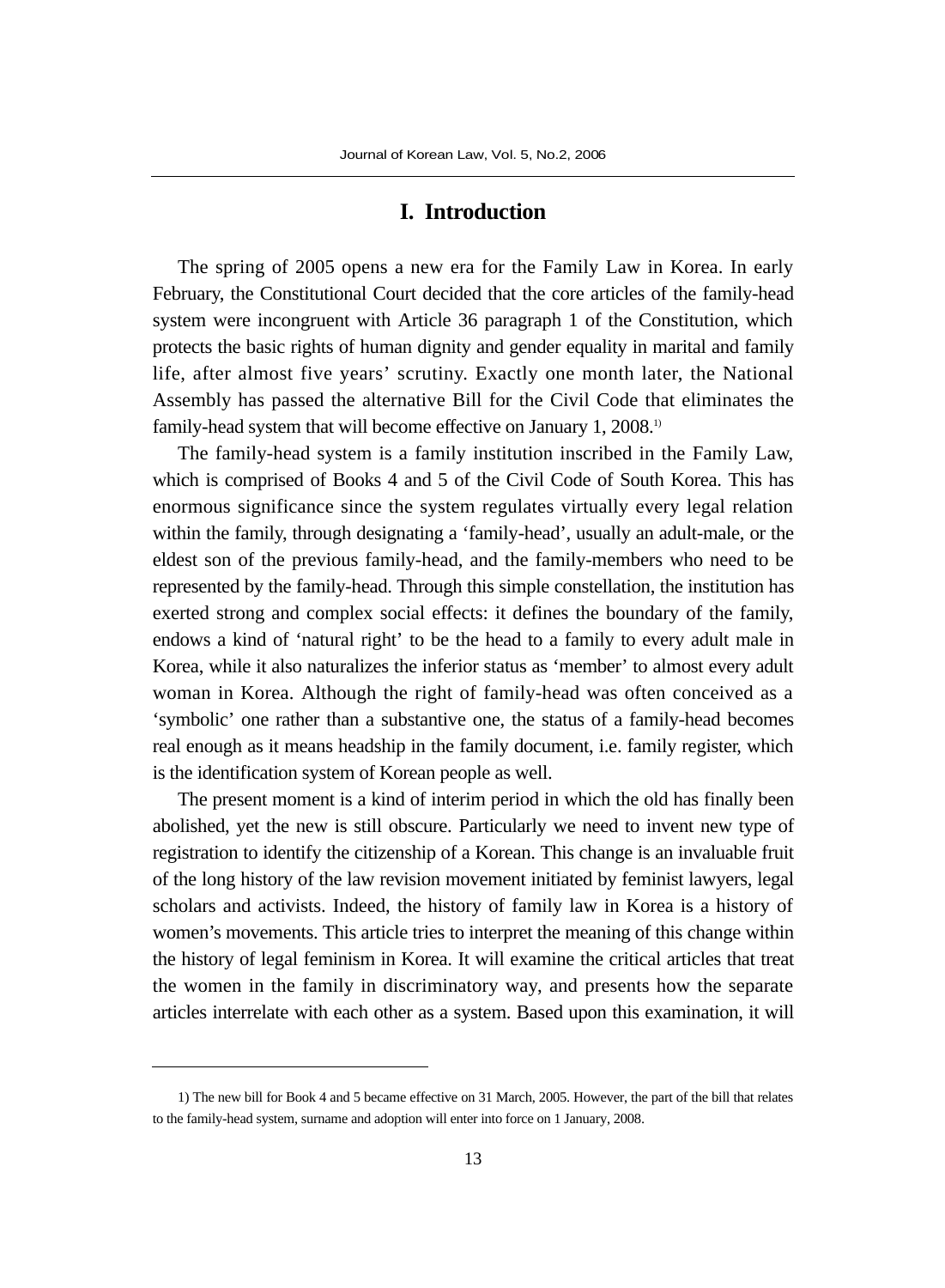introduce the constitutional case regarding this family-head system. From the analysis of the constitutional case, the essay will discuss the question of 'tradition' and colonialism. This will be a critical effort for not only interpreting legal history but also envisioning future change.

Particularly, the essay interprets the meaning of the abolition of the family system as a process of postcolonialism i.e. the overcoming the colonial effects in law and society from a perspective of feminism. Through this effort, a postcolonial feminist jurisprudence is presented as a method to interpret the constellation of law and society in the past and present. If 'post' indicates "something like a conversion, a new direction from the previous one," as Lyotard puts, $2$  postcolonialism would be a break from the past. The past, however, does not mean the time prior to the present, but the prolonged influences of unidentified effects of the past alive in the present.

## **II. Family-head System as System of Gender Discrimination**

The family-head system is a systemic allocation of the places of man and woman in the family. In order to understand this, I will examine the articles in the familyhead system in the Civil Code of Korea that typically discriminate women vis-á-vis men. Several articles among them are included in the Constitutional Court's deliberation in the case reviewed below. The problem is that those gender discriminatory articles are indeed the backbone of the system.

Article 778 A person who has succeeded to the family lineage or has set up a branch family, or who has established a new family or has restored a family for any other reason, shall become the head of a family.<sup>3)</sup>

This article articulates the way to become the family-head. Though this stipulation, it institutionalizes the indispensability of the family-head in every family( $\overline{\mathcal{R}}$ ), i.e., a family register. Thus, without a family-head the family in the legal sense is unthinkable. Article 781 paragraph 1 is about a child's mandatory registration of one's family identity in one's father's family register when one's

<sup>2)</sup> Lyotard, *The Postmodern Explained* to Children: Correspondence 1982-1985, Julian Pefanise & Morgan Thomas, London: Turnaround, 1992.

<sup>3)</sup> English translation of the Civil Code(amended by Act. No 4199, Jan.13, 1990) and the Constitution are provided by Korea Legislation Research Institute.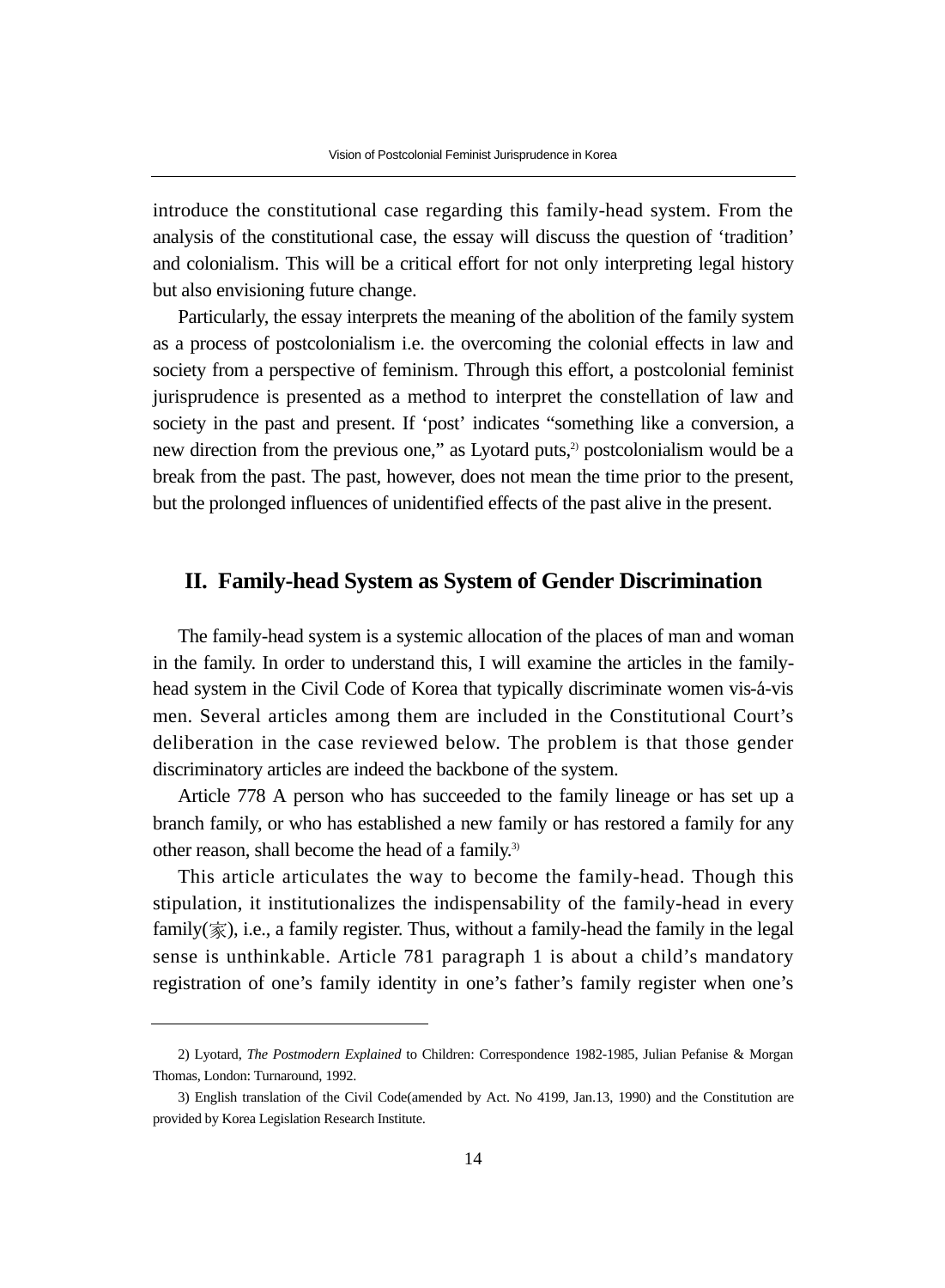father, either legal and de facto, has become known. The father rather than the mother is usually the one who is also a head of a family according to Article 778 when it is read in conjunction with Article 826 paragraph 3.

Article 781 (1) A child shall assume its father's surname and the origin of surname and shall have the name entered in its father's family register.

Article 826 (3) The wife shall have her name entered in husband's family register [The latter part omitted].

Although Article 826 paragraph 3 looks very plain, it has been regarded as a very critical article supporting all the apparatuses of the patriarchy, through the institutionalization of the patri-local marriage in which wives' familial identity belongs to the husbands.'

Seen this way, these articles are interdependent so that they are able to be used to build the legal institution of the 'family.' The Article 778 is fully meaningful in its interrelation with Article 826 paragraph 3, and the latter effective in conjunction with Article 781 paragraph 1, etc. With the orchestrated effects of all these articles, the status of women in the family as a wife, a mother, a daughter, a daughter-in -law, is inferior and even supplementary to the male counterpart, i.e., a husband, a father, a son, and a son-in-law. This gendered status in the family would have appeared harmonious with the nature of men and women particularly in the 'normal' family, i.e. a family with a married couple often in their first marriage and their own children, since the status resides in the very 'normality' of the marriage and family.

The gendered status in the marriage and family, however, reveals itself when the marriage walks out from its normality, i.e. divorce, remarriage, and etc. With the rapid increase in divorce and remarriage in Korean society, the articles examined above are deeply detrimental to women and the children whose mother has their custody.

Since almost every child in Korea has their name registered on the father's family register, and their parent's divorce could not be a reason for the child to transfer one's family register, the child has no choice but to remain on the father's family register regardless of the custodian. Thus, it is impossible for a divorced mother to have her children's name in her own (or her natal family's register) even if she is a custodian of her children. In this way, the divorced mother's legal tie with her children becomes insecure as it is always mediated by the divorced father. The law treats the mother in a discriminatory way vis- $\acute{a}$ -vis the father, and this violates the rights of both mother and children. The divorced father, however, does not have to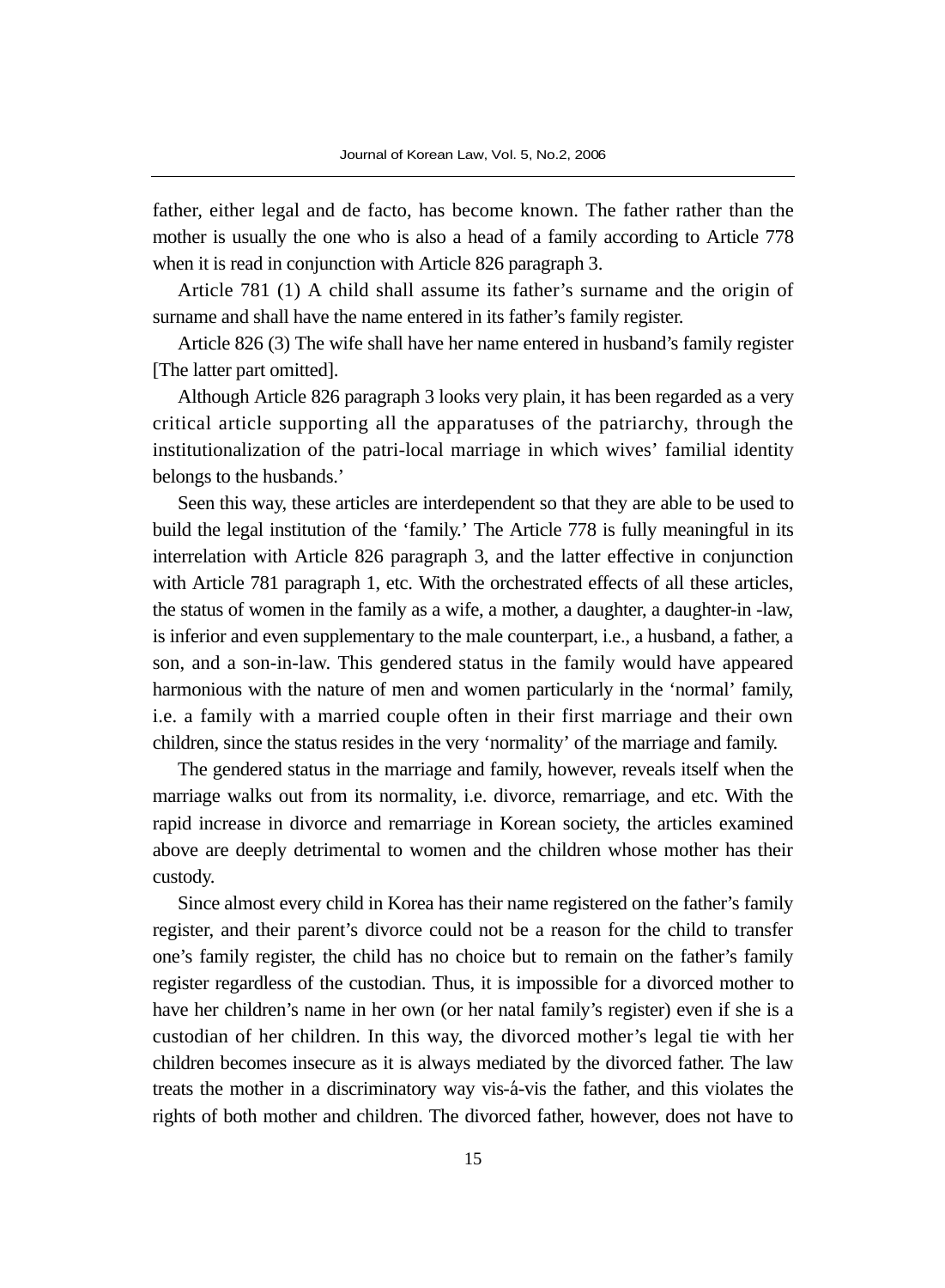worry about the status of his children regardless of his custodial status.

There are chances for children to transfer their familial registration to the mother's, that is, on their mother's remarriage. When their divorced mother again has a husband, the children may transfer their registration to the register of the mother's new husband, not her own, as stipulated in Article 784 paragraph 1.

Article 784 (1) If a wife has lineal descendants who are not her husband's blood relatives, she may, upon the consent of her husband, have their names entered in her husband's family register.

(2) If, in the cases mentioned in (1), the wife's lineal descendants are members of another family, their entry into her husband's register shall be subject to the consent of the head of such family.

When a child transfers his or her family register to her or his mother's husbands', the mother must, not may, obtain the two kinds of consent, one from the current family-head of the child, the other from the mother's current husband. Even if the child has obtained these two consent, the child still has the problem of the inconsistency of his or her surname from the stepfather's, since Korean law does not allow changes of one's surname by the cause of changes in family register or one's parental divorce. The family-head system also means the legal recognition of the unbalanced parental rights between father and mother. See the following articles

Article 782 (1) If a member of a family givrs birth to a child out of wedlock, he may have his child's name entered in their family register.

Article 785 The head of a family may have the names of its own lineal ascendants or descendants who are not the head of another family register entered into its own family register.

Articles 782 and 785 indicate that a family-head, who is often a senior male in the family, i.e. father of children, does not need the consent of the child's current family-head or a mother for the registration of his biological child. This could violate the will of a 'biological' mother of the child who does not want to have her child's name on the father's family register and a stepmother who does not want to have a child out of the current marital relations in her family's register.

This skewed system of mother-and father-hood, including the legal institutions of wife and father, violates women's rights in many fundamental ways. The system perpetuates the wife's inferior status to the husband, and this is particularly detrimental to the divorced mother. Thus, the system hinders women's freedom to divorce and remarriage. With the envisagement of their disadvantage in the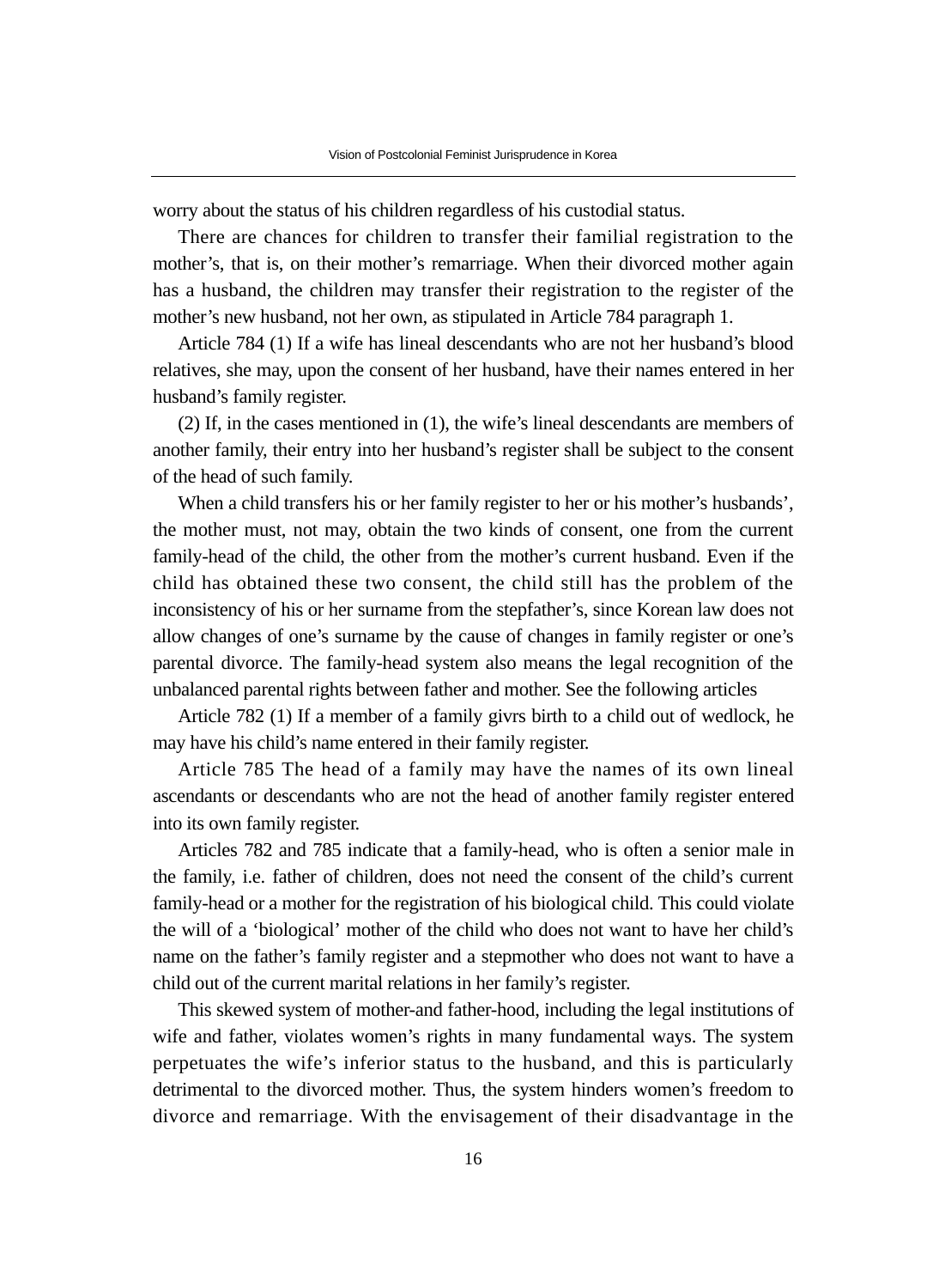marriage, the system also hinders women's freedom to marry as well. The system also has discriminatory effects on sexuality.

As seen in Articles 782 and 785, the institution of a family-head with its specific constellation of articles on fatherhood provides the men in Korea with the chance to put their offspring from extramarital relations on the register without any legal traces regarding their origin. In other words, the offsprings of the family-head who is usually an adult male from and out of the matrimonial relationship appear virtually identically in the document of the family register. This would indirectly give men the freedom to have extramarital sexual relationships compared with women in Korea. For women, let alone children out of wedlock, it is so difficult to put legitimate children from a previous marriage in her new husband's family register, as examined in relation to Article 784.

Compare the discriminatory treatment even between the father's child 'out of wedlock' and mother's child from 'the previous marriage.' The institutions of fatherhood, family name and family register are all included in the system of the family-head. The succession of the headship is a critical aspect for the survival of this institution that is also male-centered.

Article 984 With respect to succession to the family headship, it shall be given to a person in the following order:

- 1. A male person who is a lineal descendant of the person to be succeeded;
- 2. A female lineal descendant who is a member of the family of the person to be succeeded;
- 3. A wife of the inheritee;
- 4. A female lineal ascendant who is a member of the family of the person to be succeeded; and
- 5. A wife of a lineal ascendant who is a member of the family of the person to be succeeded.

Although the female descendants are given second priority in the succession and that four of the five candidates are women, second in priority is a status very far from first, because there are several types of male successors who have absolute priority. The eldest son, the second son, or adopted son and a stepson are all prior to the older, female, biological descendants of the family-head. Even the son out of wedlock has priority to older daughters in the succession of the headship. The specification attached to women, that they must be a "member of the family" of the family-head is also significant, since the women automatically change their family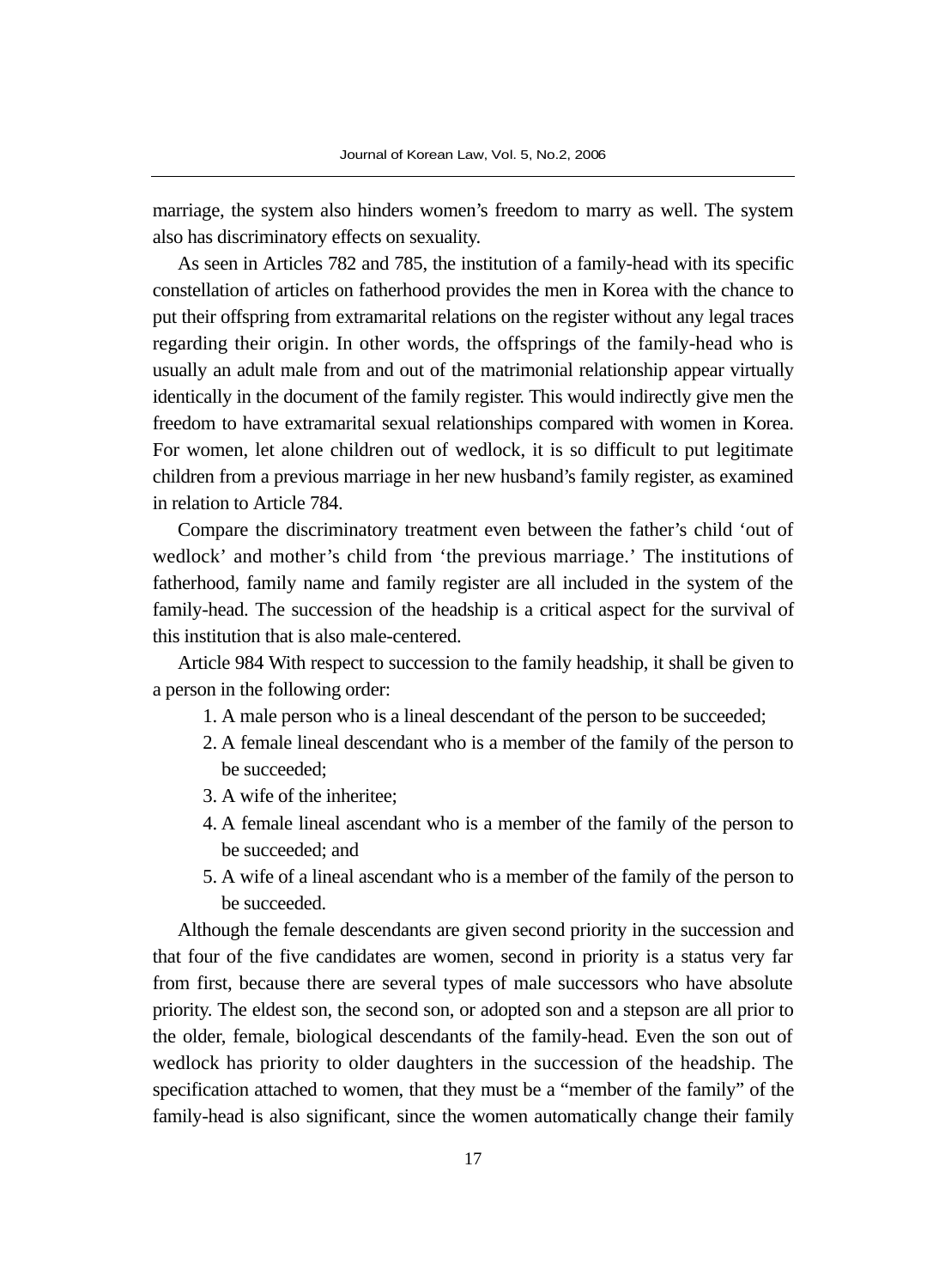register upon marriage. Thus, the headship that is rarely bestowed upon women is also a temporary one. Thus, it is a system that makes a son indispensable in every family register.

Examination of the system makes it clear that the system is not only about the family-head per se, but about the family institution that regulates every kind of family relation. It is also fair to say to be a woman and to be a man means to be located in a different position in this familial constellation from birth to death. This precisely marks the point where the Constitutional Court has deliberated the system's compatibility with the Constitution for more than four years.

### **III. The Constitutional Decision about Family-head System**

In September 2000, the 113 women's organizations in Korea founded an organization, entitled 'The Citizens' Alliance for the Abolishment of the Familyhead (*hoju*) System, hereafter, the Alliance.' By the support of 'the Alliance' and the lawyers who are the members of 'the Lawyers for a Democratic Society,' several appeals were filed to scrutinize the constitutionality of the pertinent articles within the family-head system in the Civil Code. Two local courts in Seoul accepted these appeals in March 2001, and forwarded the case to the Constitutional Court of Korea. In February 2005, the Constitutional Court handed down its decision.

Let us begin with an overview of the litigation. One suit was filed by a married woman who did not want to have a family-head( $hoju$ ;  $\overline{p} \pm$ ) in her and her partner's register(*hojok*;  $\equiv \frac{44}{3}$ ). Since the status of the family-head has to be bestowed upon the couple's registration of marriage simultaneously as stipulated in Article 778 as seen above, $4$  the couple could not register their marriage without having a familyhead. The responsible family register office (*Kangso* district office) rejected such a demand based upon the Civil Code. The woman did not accept the office's decision and filed a lawsuit.

A local court in Seoul (the Northern) examined the appeal and decided that the pertinent article needed to be examined in terms of its compatibility with the

<sup>4)</sup> Article 778. A person who has succeeded to the family lineage or set up a branch family, or who has established a new family or has restored a family for any other reasons, shall become the head of a family.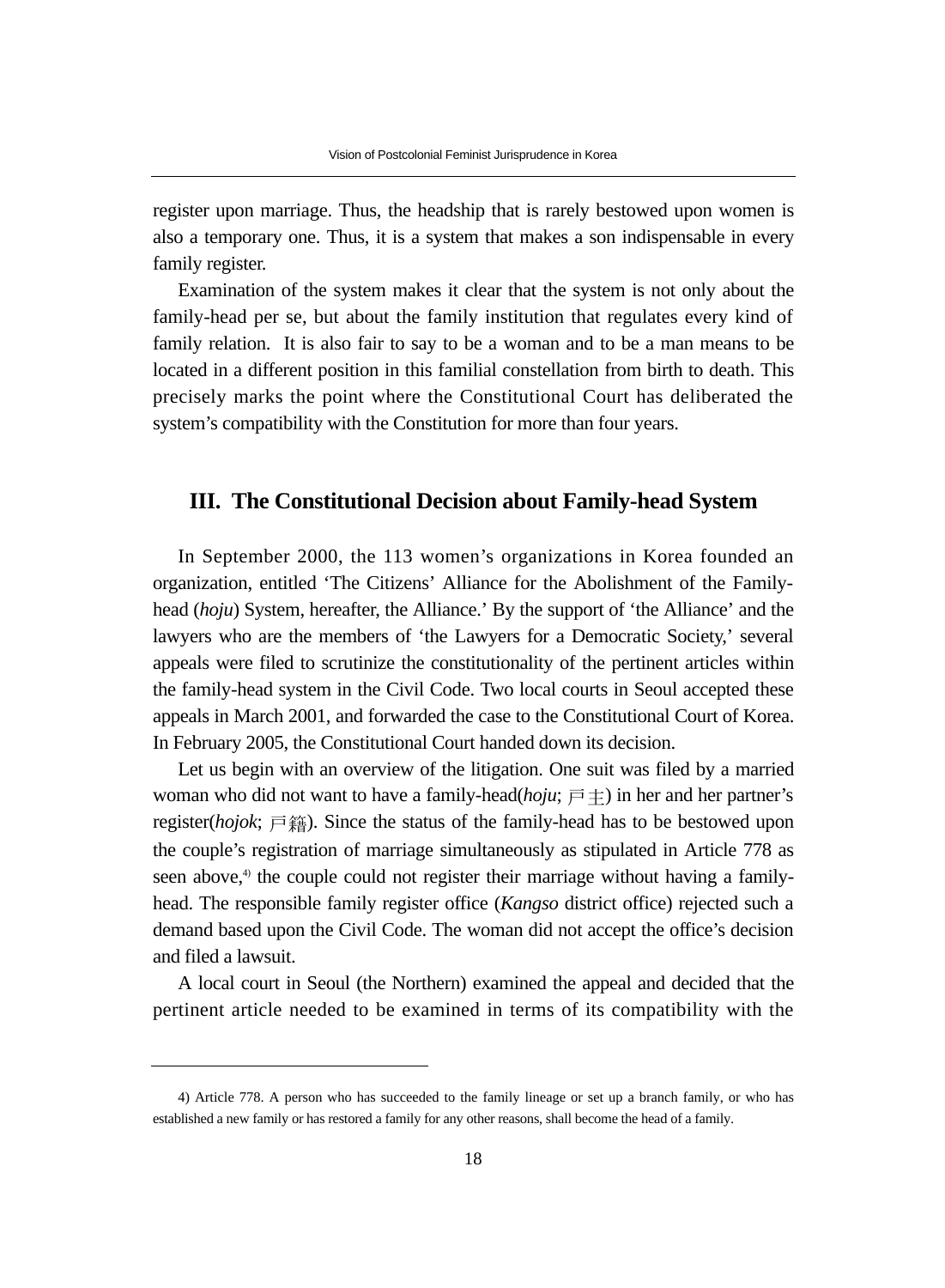Constitution. The court found the article 778 to be incompatible with Constitution Article 10 (human dignity and value, the pursuit of happiness), Article 11 paragraph 1 and Article 36 paragraph 1 (freedom of family and marital life based upon individual autonomy and gender equality) and Article 37 paragraph 2 (prohibition from the over-restriction of the fundamental rights) of the constitution.<sup>5)</sup>

Although the claimant also appealed for the deliberation of the unconstitutionality of Article 826 paragraph 3 (the former part), $\delta$  the court's opinion was that "the unconstitutionality of Article 826 paragraph 3 is irrelevant to this case, even if the article is unconstitutional." The Constitutional Court, however, included this Article in the scope of deliberation.

Another accepted appeal was raised by a divorced woman who was a mother of a five-year-old child. When the woman, main caretaker of the child, demanded the transfer of the child's name into her family register from his father's, the family register office (*Eunpyong* district office) did not accept the demand on the ground of Civil Code Article 781 paragraph 1.7)

The local court in Seoul (Western) decided that the latter part of this article had the potential to violate the Constitution, particularly Article 11 paragraph 1 and Article 36 paragraph 1, the articles to protect the fundamental rights of equality between men and women.8) The court's opinion was that the former part of the article concerning the child's surname and the origin of surname was not relevant to this case. The latter part, however, perpetuated the violation of the fundamental rights of the mother and child, a real family unit.

Accordingly, the Constitutional Court has examined the constitutionality of the three articles above: Article 778; Article 781 paragraph 1 (latter part of the first sentence); Article 826 paragraph 3(main part). The majority opinion of six justices held that these three provisions were incompatible and incongruent with the Constitution.9) The reasoning was mainly based upon Article 10 and Article 36 paragraph 1 of the Constitution that that protects human dignity and gender equality

<sup>5)</sup> Case no. 2000 hopa 1673.

<sup>6)</sup> Article 826 (3) The wife shall her name entered in husband's family register.

<sup>7)</sup> Article 781 (1) A child shall assume its father's surname and origin of surname and shall have its name entered in its father's family register.

<sup>8)</sup> Case no. 2000 hopa 988.

<sup>9)</sup> Case no. 2001 heonga et al.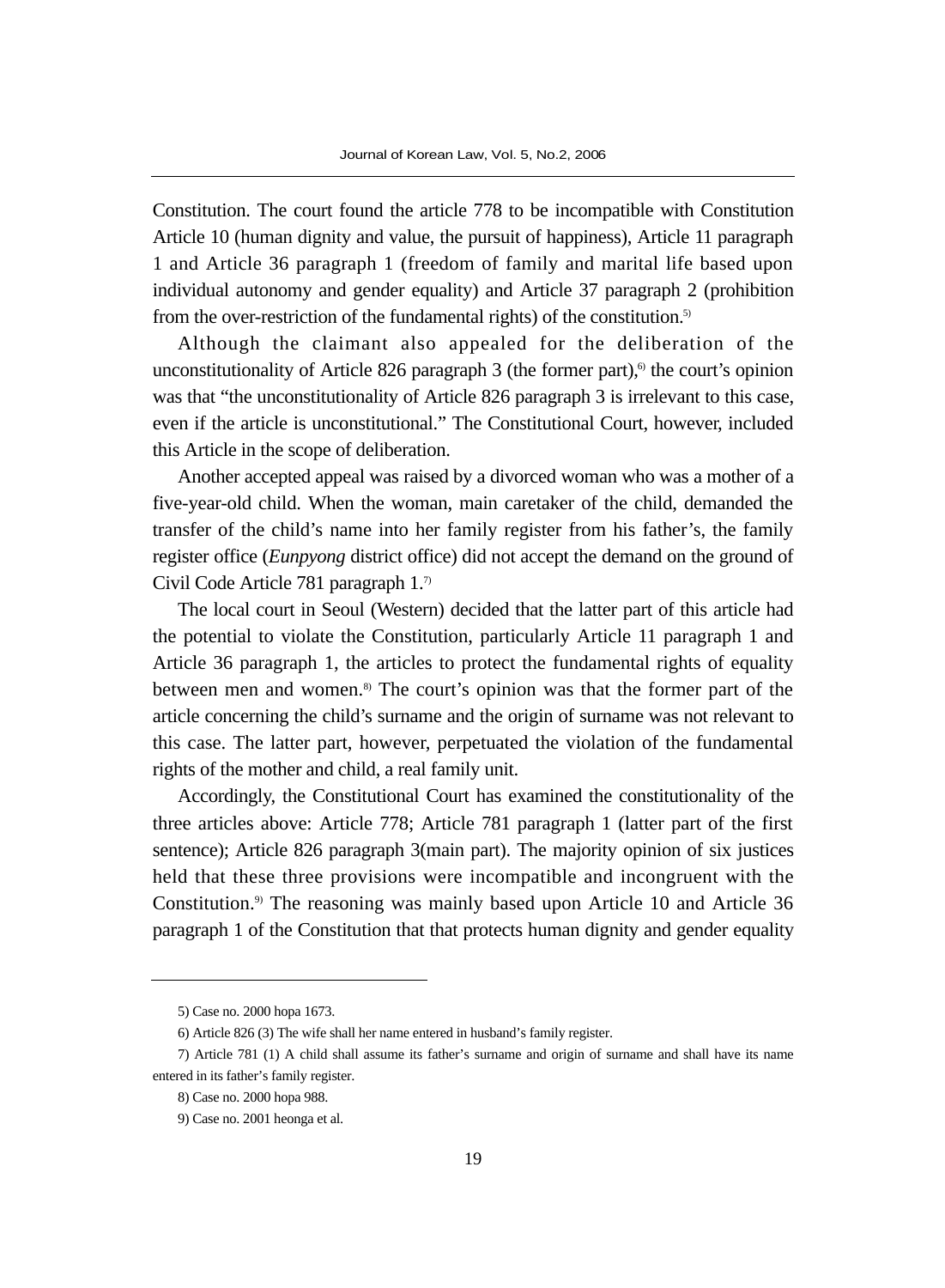in marriage and family life.<sup>10)</sup>

In this decision, clarification of the relationship between Article 9 and Article 36 paragraph 2 of the Constitution was one of the central tasks.11) According to the majority, tradition in the Constitution should be understood as a history-and timebound concept, meaning that tradition should be interpreted in the context of Constitution. Thus, in the realm of family, tradition and traditional culture should not be contrary to the dignity of the individual and gender equality. Accordingly, if a certain tradition contravenes the dignity of the individual and gender equality, it cannot be justified on the ground of Article 9.12)

Although this reasoning is based upon the notion of fundamental rights that every Koreans must enjoy, with which I also agree, there are some unclear aspects. In the reasoning, the question if the family-head system is indeed tradition was not well answered. Is the family-head system incompatible with the Constitution mainly because of its gender discrimination, although it is indeed the age-old tradition of Korea? Perhaps the Constitutional Court's decision per se would not be bound by these questions. For the articulation of the genealogy of the family-head system including other legal areas, these questions are critical, however. For those who believe the family-head system as age-old tradition and for those who cast doubtful eyes on the system in its colonial legacy, the question of 'tradition' has been a black box in the fifty years of history of the family law revision. The Constitutional Court kept silent on the controversy of the colonial aspect of the system.

# **IV. Dubious 'Tradition' and Its Colonialist Origins**

Since the family-head system was legislated into Korean family law in 1957, the

<sup>10)</sup> Constitution Article 10. All citizens shall be assured of human worth and dignity and have the right to pursue happiness. It shall be the duty of the State to confirm and guarantee the fundamental and inviolable human rights of individuals.

Constitution Article 36 (1). Marriage and family life shall be entered into and sustained on the basis of individual dignity and equality of the sexes, and the State shall do everything in its power to achieve that goal.

<sup>11)</sup> Constitution Article 9. The State shall strive to sustain and develop the cultural heritage and to enhance national culture.

<sup>12)</sup> Yune, Jinsu, "Tradition and the Constitution in the context of the Korean Family Law," a paper presented at the ISFL(International Society of Family Law), 2005.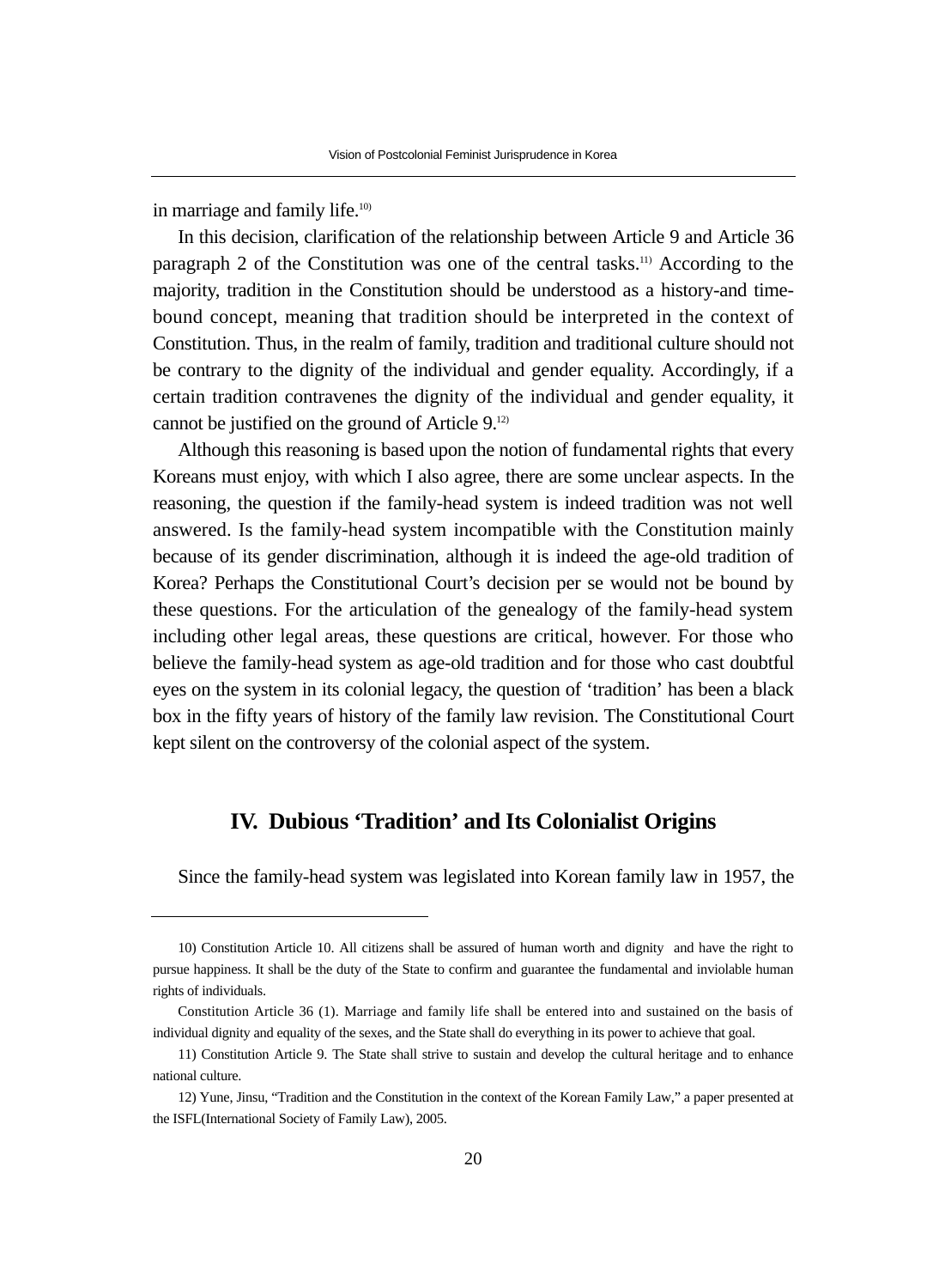system has been criticized for its patriarchal nature. Throughout the 1960s, 70s, and 80s, progressive scholars of the family law, women lawyers such as Yi Tae Young, and feminist activists had put enormous energy into the revision of the family law including the family-head system. Nonetheless, the family-head system has been the most enthusiastically defended institution in the family law, and the system remains in the law after the third revision of family law in 1989.13) How could it be that the system is so resistant to change?

The Confucians (*Yulim*;儒林) have been a main opponent group against the changes of the family-head system; they are not a very socially salient group otherwise. Under the name of 'tradition,' they defended the system in terms of 'good and beautiful custom (美風良俗)' for decades. The 'tradition' of Korea has indeed been the central concept, spirit, and jurisprudence for the conservation of the family law throughout the history of Korean family law.

According to the logic that the family law needed to be grounded in the 'authentic tradition', the category of gender, not to mention the gender discrimination, has been securely blocked from view. Thus, specific gender allocation in, for, and by the lineage does not even appear in the discourse. The claim about gender equality in this discursive context is only contra-traditional, as if Korean family has been exempt from any kind of social analysis and examination. As a patriarchal family has been affirmed as a 'tradition' of the nation, as if it were a trans-historical culture, specific historical deployment of the institution becomes invisible, especially those parts pertaining to colonialism.

The family-head system is known as an institution transplanted in colonial Korea, and which originated in Japan, in the old Japanese civil code and family registration codes.<sup>14)</sup> The institutions of family-head ( $\overline{p} \pm$ ; *hoju*), succession of family-headship,

<sup>13)</sup> Lee, Tae Young. *Kajokpop kejong undong samsip ch'illyon sa* (The History of Thirty Seven Years of the Movement for Family Law Revision), Seoul: Korean Legal Aid Center for the Family Press, 1992; Kim, Yong-han, "Kajokpop ui kejong kwa ku wuntong ui jesang (Revision of family law and various aspects of the revision movement)," In *Hyondae kajokpop kwa kajok jongch'ek* (Modern Family Law and Family Policy), ed. The Committee of Publication for Commemoration of the Sixtieth Birthday of Professor Kim Ju-soo, Seoul: Samyoungsa, 1988.

<sup>14)</sup> Chung, Kwang-hyun. *Hankuk ch'injok sangsokpop yonku* (Korean Law of Family Relations and Succession - A Study of its History and Interpretation), Seoul: Seoul National University Press, 1967; Chung, Dong-ho, "Hankuk kajokpop ea issoso ui kesu (A Study of Reception of Foreign Law in the Korean Family Law)," J.D. Dissertation, Korea University, 1978; Pak, Byung-ho, *Kajokpop* (Family Law), Seoul: Korea National Open University Press, 1992.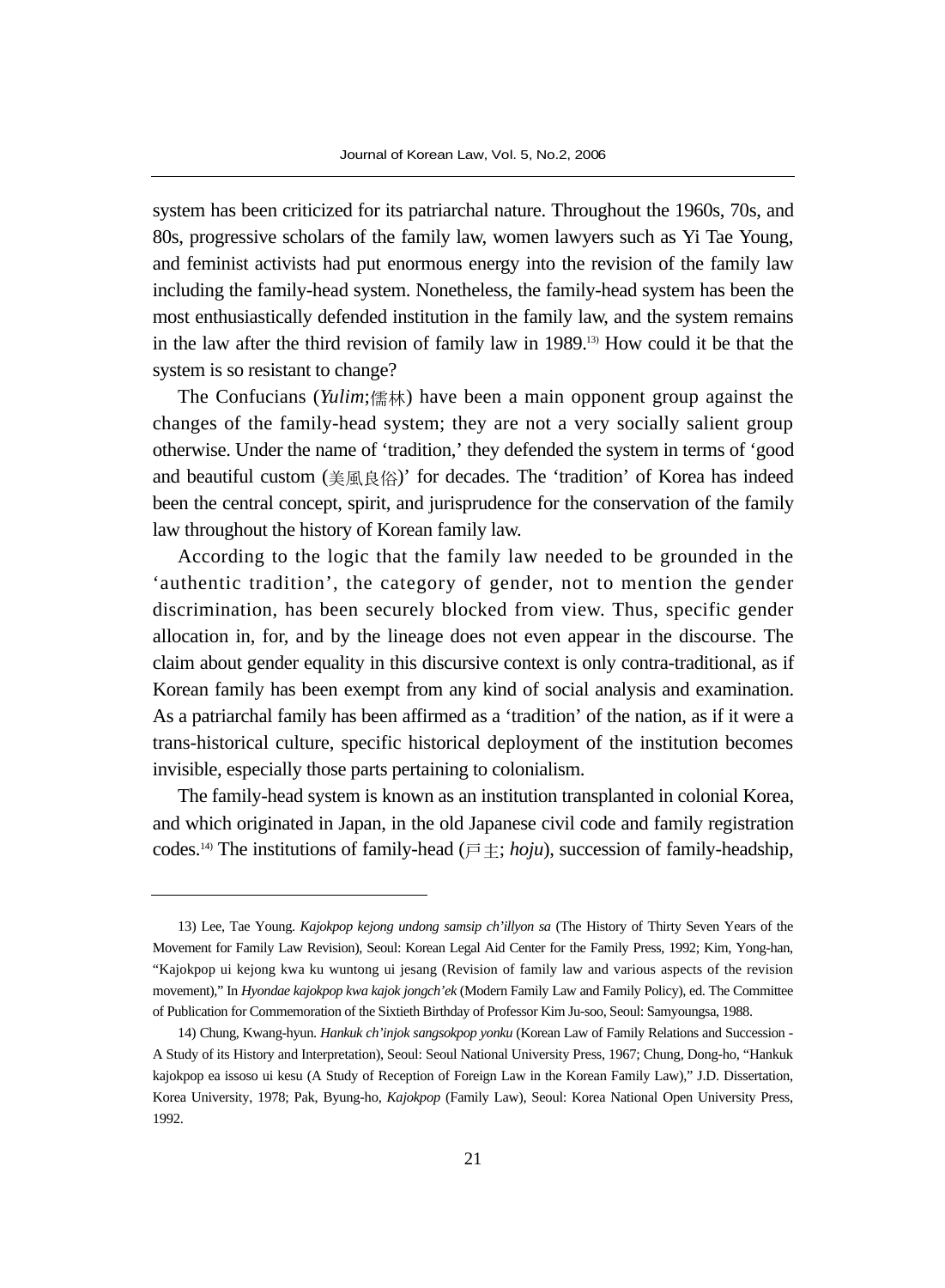and family register(戶籍; *hojok*) in Korea were imposed by the Japanese colonial government, based upon their own family institution, the Ie (家; *ka*) institution. As *Ie* was not just a patriarchal family, but extended to the specific constellation of relationships between the state, family and the people, it also had political meanings. Given that the Meiji imperial state was itself modeled as a family form, the *Ie* family could be said to have been a living cell of the state, and the state, an extended form of the *Ie*. The family-head in this model was located as a link between the Emperor and family members (the people), in a kind of parent-child relationship.15) In this light, imposition of the family system in Korea, especially the family register system and family-head system, was politically indispensable for the integration of Korea into Imperial Japan. The imposition of Japanese family names in 1939 through the third revision of the Ordinance concerning Civil Affairs in Korea (朝鮮民事令) Article 11 was an instance of the homogenization of the family system on Korean soil with that of the Japanese.<sup>16)</sup>

If this is such a clear fact, why and how can the Confucians and other Koreans think that the family-head system is 'traditional'? It is an irony that those who have strong belief in the national authenticity of the system, have yet been incapable of identifying colonial influences and traces in it. This irony is very important to note. The family-head system remained in the law after decolonization without much discussion. Instead of how to deconstruct colonial law and reconstruct 'modern' law by accommodating new social relations, the dogma of 'tradition' prevailed at the National Assembly.

The irony of the colonial influences seems to have been embedded in the colonial policy on family law itself. As Article 11 of the Civil Ordinance, tantamount to the Civil Code in colonial Korea, stipulated the central principle of "following the Korean custom" in the field of relatives and succession, in Korea 'custom' was an area in which the colonial government had deeply intervened. For the purpose of

<sup>15)</sup> Watanabe, Yozo, "The Family and the Law: The Individualist Premise and Modern Japanese Family Law," in *Law in Japan - The Legal Order in a Changing Society*, ed. Arthur Tylor von Mehren, Cambridge: Harvard University, 1963; Smith, Robert J. "The Japanese Confucian Family," *Confucian Traditions in East Asian Modernity - Moral Education and Economic Culture in Japan and Four mini-Dragons*, Ed. Tu, Wei-Ming, Cambridge: Harvard University Press, 1996.

<sup>16)</sup> See more, Chung, Kwang-hyun op.cit. ; Yi, Sang-wook, "Ilche ha hoju sangsok kwansuppop ui chognip (Establishment of the Customary Law of Family-head Succession during Japanese Colonial Rule)," *Popsahak yonku* (Study of Legal History), vol 9, 1988.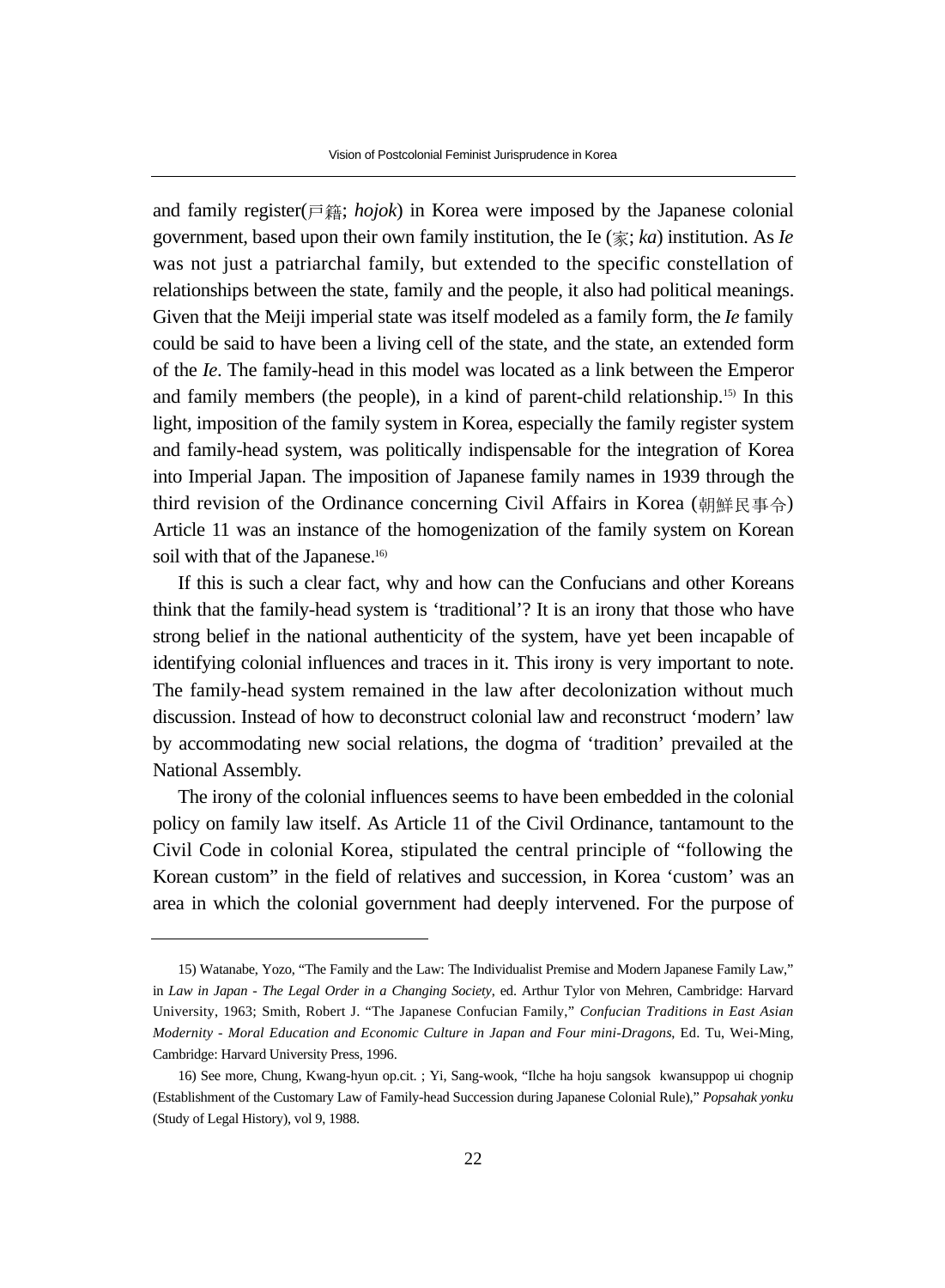knowing and ruling Koreans, the Japanese legal scholars and related committees investigated, interpreted, and 'determined' the Korean customs. The items and organization of inquiry for the investigation of Korean custom exactly followed those of the Japanese Civil Code. The 'custom' of Korea was destined to be framed by the Japanese law, as the standard and eyes for interpreting the customs in Korea.<sup>17</sup>

The colonial bureaucrats made decisions regarding Korean customs, incessantly rewritten during the colonial rule. It was a curious principle that seemed to respect the autonomy of the Korean culture and family life, and yet it was the Japanese officials and scholars who filled the content of the 'custom'. In the process of definition of the 'custom', political arbitrariness and Japan-centeredness were profound and serious. In almost every court decision, the phrase such as 'it is the Korean custom' became a cliche.<sup>18)</sup>

As there was no appropriate 'custom' in Korea, however, specific Articles in the Japanese Civil Code were applied(借用; *ch'ayong*), and the scope of the application expanded throughout the colonial period. The interaction between the applied Japanese codes and Korean custom was another phase of the custom's coloniality. The family-head system in Korea was precisely a case in point. As 'custom' was the central principle of the colonial family law, Korean family institutions including the family-headship(家長權) were studied in the process of the legal imposition. In the process of the imposition, Korean family-headship was interpreted from the view of, tailored by, and even mutated with the Japanese family-headship. As a result, Korean family-headship became even more rigidly patrilineal than that of the original inventors in Japan based upon the 'customs' in Korea.

The colonial interpretation and judgment of the custom in Korean also left profound influences on the knowledge of law and society during the Chosun dynasty (1392-1910), the dynasty in Korea prior to colonial occupation. For the investigation of the custom in Korea, customs during the Chosun dynasty - its legislation and pertinent practices - were also studied and evaluated. In this process of colonial rule, the 'customs' in Chosun dynasty were renewed in the colonial imagining. The male-

<sup>17)</sup> Chung, Gung-sik, *Kookyok Kwansup chosa pogoseo* (Korean Translation of Report of the Investigation of Custom under Japanese Colonial Rule), Korea Legislation Research Institute, 1992.

<sup>18)</sup> Chung, Kwng-hyun, op cit; Yang, Hyunah. "Sikminji siki hankuk kajokpop ui kwansup munje [I] (Colonial Invention of Korean 'Customs' during Japanese Colonialism: Lost Temporality in the Customs [I])," Sahoe wa yoksa *(Society and History)* vol. 58, 2000.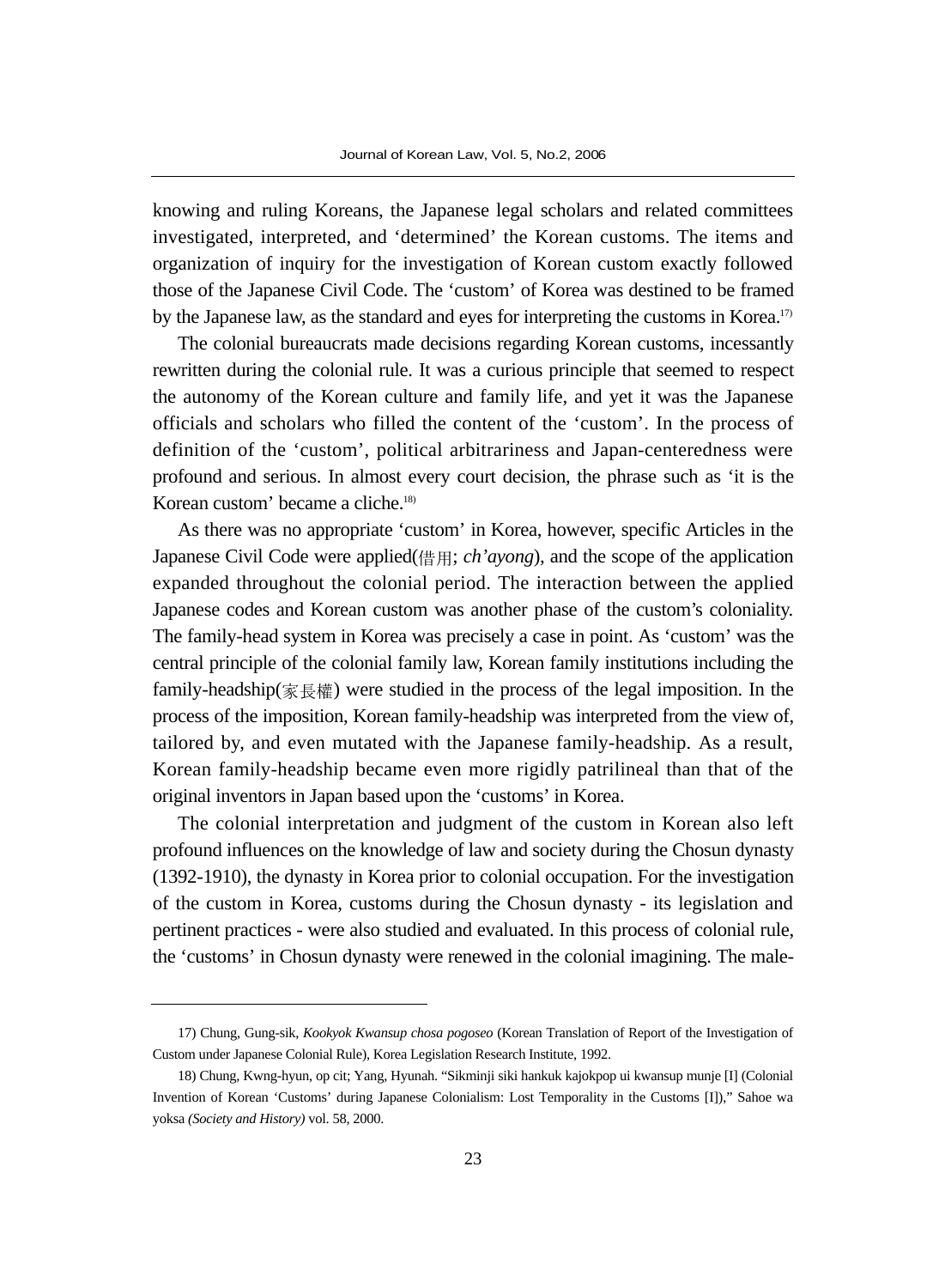centered, noble class(�班; *Yangban*) - centered customs were universalized and fossilized as Korean custom as such in the colonially 'modern' legal systems.19) It is interesting to see in this context that postcolonial theorists in India have uncovered the process of legalization of 'customs' during the English colonial period, and have seen how the customs became rigid and even more feudalistic when they were translated within the system of 'modern' law than the customs remaining in the state of informal and local practices.20)

The family-head system is a case in point. The rigid code of patri-lineage that must prevail in the imagined space of Chosun dynasty and the logic of the familyhead inscribed the old Japanese Civil Code that was a 'modern' invention in the Japanese social environment were intertwined in the family-head system. Two institutions - the patri-lineage in the Chosun dynasty and the ie family system - were in a sense mutated. As for the interpretation of past in Korea in the application of Japanese Civil Code, however, Japanese colonial viewpoints were not exempt. As every small household became a pseudo-lineage to be continued, the necessity of a son has become indispensable to be 'a family' in Korea.

As the family-head system in Korea has been defended as 'tradition,' the colonialism embedded in the system has been able to continue silently. In order to save the dignity of national patriarchal subjectivity, the 'traditionalists' have not faced the colonialism. The production of 'customs' indicates to us that colonial influences on the 'tradition' were not just exogenous (oppression of the tradition), but also endogenous (production of the tradition). The Confucians who cherish ancestors, family genealogy, and the kinship mainly through the male-centered reckoning of the 'family' such as patri-lineage and patrilocal-marriage have been the main constituents who wish to preserve the system under the name of 'tradition.' This patriarchal orientation among Confucians and perhaps Korean national elites was the reason why they were blind to the coloniality in the institution of familyhead.

<sup>19)</sup> Yang, Hyunah, ibid.

<sup>20)</sup> Spivak, Gayatri Chakravorty, "A Literary Representation of Subaltern: A Woman's Text from the Third World," ed. Gayatry Chakravorty Spivak, In Other Worlds, New York: Routledge, 1988; Mani, Lata, "Contentious Traditions: The Debate on *Sati* in Colonial India," *Recasting Women - Essays in Indian Colonial History*, eds. Kumkum Sangari and Sudeshi Veid, New Delhi: Kali for Women, 1989,.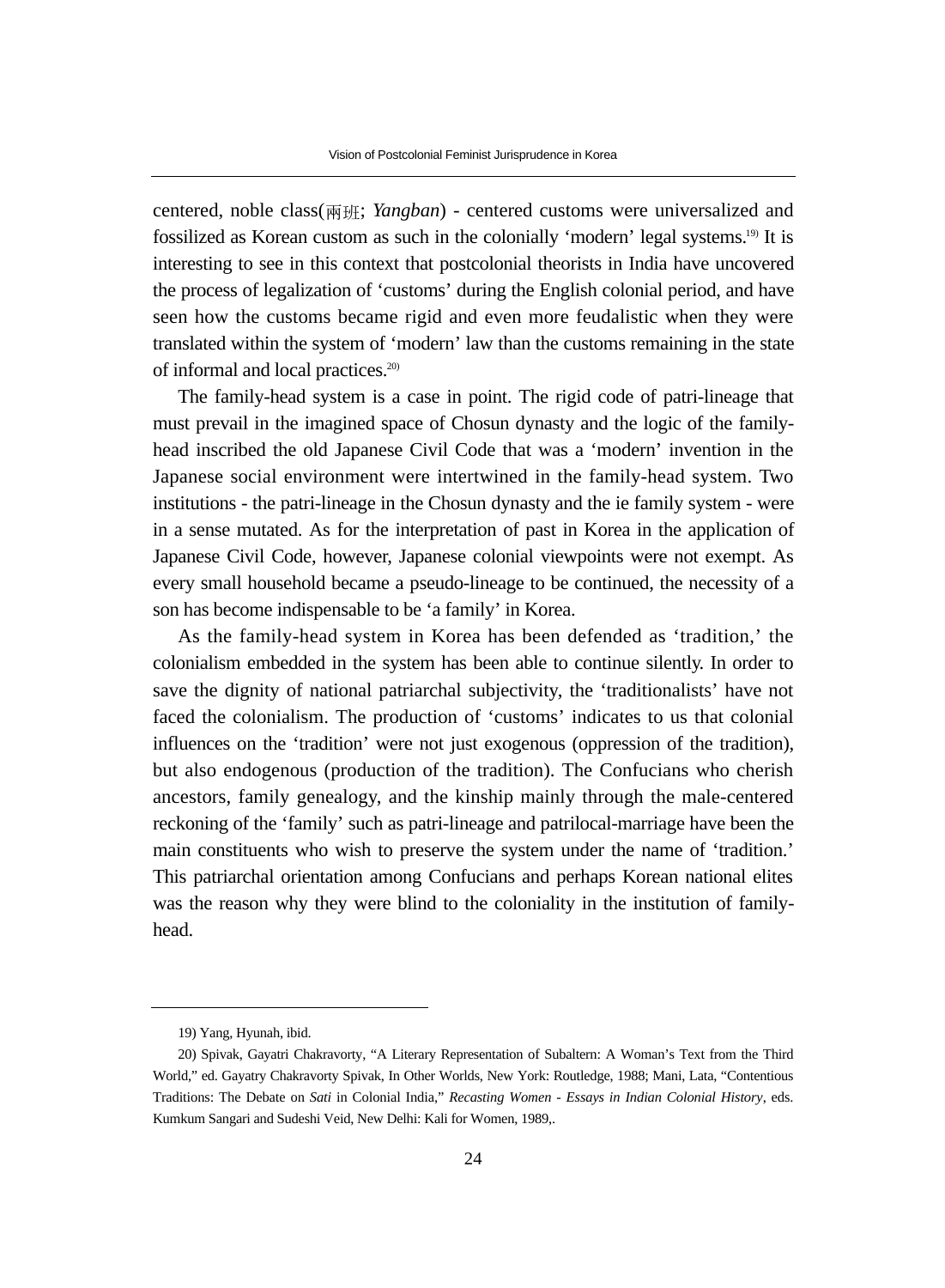## **V. Boundaries of the Family and Korean People (**國民**)**

The family-head system has been used as a way to register the family relationship at the family register, and the family register has been used as an official record of identification of the people in Korea. The main function of the family register is for public verification of the identity of a person.21) Since the "relations with *hoju*" such as wife, child and I should be clarified at the family register, it is impossible to file a family register without accepting the family-head system. Further to this, the 'family' of the family-head system means the family register, as an official representation as discussed above.

The fact that this official verification of 'the person' in Korean society is always figured in the relationship in the family, particularly that of the family-head system, indicates the curious relationship between the family system and the definition of people (國民; *kookmin*) in Korea. Other than the family register, however, there are multiple I.D. systems in Korea: the residents' register; serial number of the register; the card of the register. In the resident's register, since resident's status is again reckoned in terms of the family relationship, the family-head system again cannot be avoided. It is in this 'inter-textuality' between the ID systems that the identity of 'the person' in a society is inevitably defined.

All Koreans need to submit the family register and/or resident's register upon getting a job, entering school, receiving social welfare, and for any kind of administrative and legal action. Moreover, the personal information about birth, death, marriage, divorce, and adoption pertaining to the entire family members is all integrated in a family register, which is again interrelated with other ID systems.22) The nature of ID systems in Korea amounts to the question of 'people-hood' and 'citizenship' of the society. In this respect, the abolishment and revision of the family-head system is tantamount to the struggle for citizenship in the West, to the

<sup>21)</sup> Chang, Young-ah, *Hojok chedo ui keson bangan ea kwanhan yonku* (A Study on the Revision of Family Registration System), Research Report 200-4, Seoul: Korean Women's Development Institute, 1996.

<sup>22)</sup> These identification systems in Korea have increasingly been criticized from the light of human rights in Korea. Possession of too much information of the people by the state is now regarded as the heritage of cold war (division of the nation) and the colonialism. Refer to Kim, Ki-joon ("kukga ui kukmin kwalli ch'ege wa inkwon (Registration system of the People and the human rights)," a paper presented at the 50th Anniversary of Universal Declaration of Human Rights, 1999).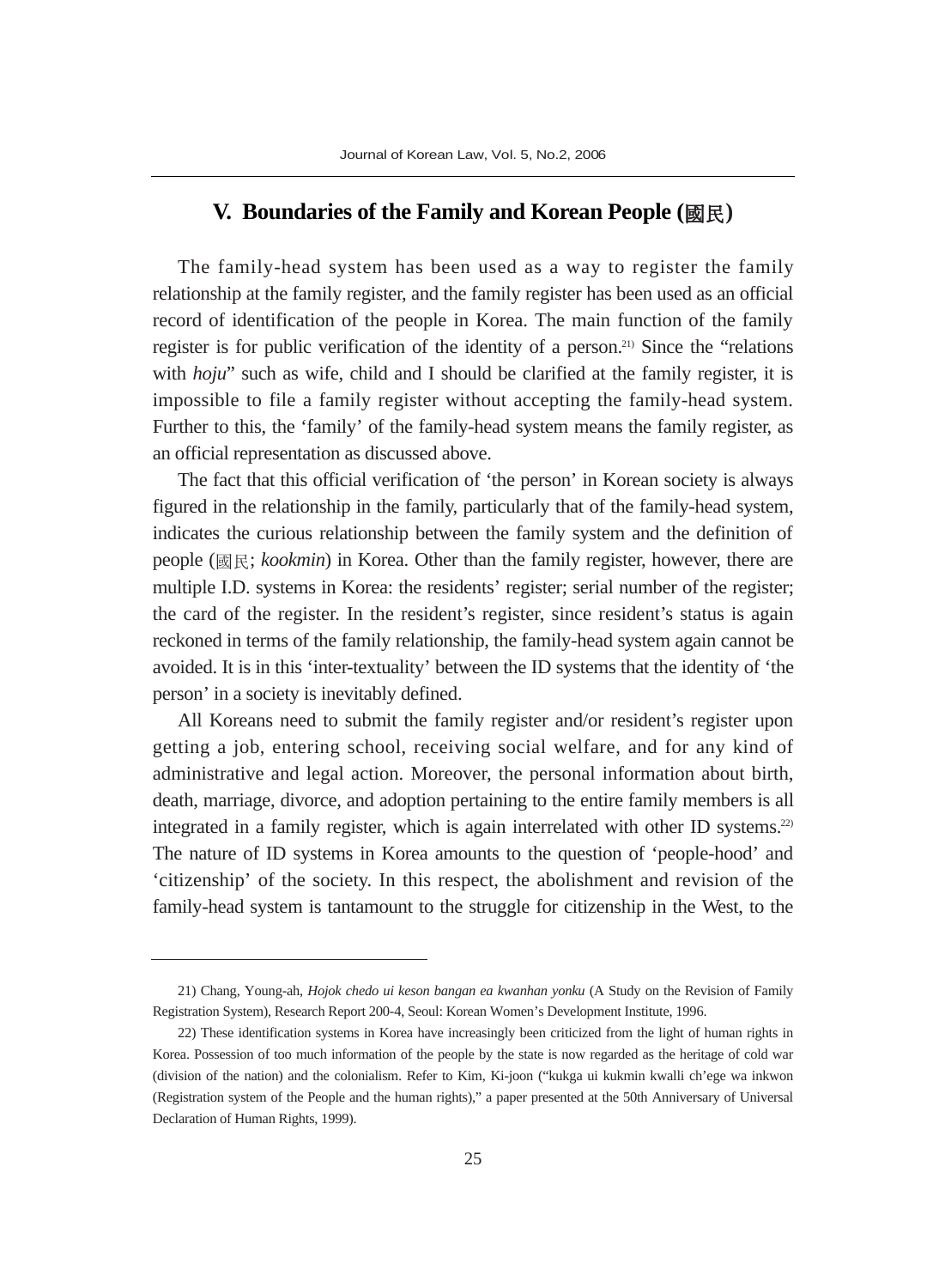extent that one is no longer bound to status, private relationships and community. For the women who are systematically discriminated within the logic of the system, the issue of citizenship is more serious. Since almost every female adult in Korea is neither one who can represent herself in a family, nor one who can 'move' beyond a family boundary in order to set up or lead a family, she signifies a 'familial being.' This is why it is nearly impossible to think about woman in Korea without thinking about the specific family relations.

The discussion above indicates the real connection between family-head system and the state's interests in the system. The family registration system built upon the grammar of the family-head system would have fulfilled the administrative and political functions. Then, it was political elites with philosophical ties to Confucianism that wished to continue the family-head system by silencing its colonial and historical traces. It is notable in this context that the feminist lawyers uncovered the complex historical domain embedded in the family law and the women's legal movements opened the field to confront the state's politics of family registration. As the family-head system will be nullified in January 2008, an alternative family registration also needs to be invented. The Ministry of Justice and other political and civil bodies have proposed the alternative bill. From those bills, it is expected that the new registration system will be organized by each individual, not by the family.

#### **VI. Postcolonial Feminist Jurisprudence?**

As the system of family-head will be deleted, two of the most controversial and resilient areas in the family law will be abolished: the family-head system and the marriage prohibition between the same surname/place of origin<sup>23)</sup> As the issue is not confined to this, however, it is time to figure out what the abolishment of the familyhead system means and what it entails. To interpret a situation amounts to construction of knowledge and discourse so that this change can initiate further changes and create further meanings. The present moment is a dawn when the

<sup>23)</sup> For the Constitutional case regarding the latter, refer to Yoon, Jin-Su ("Recent Decisions of the Korean Constitutional Court on Family Law," *Journal of Korean Law*, vol.1-1, 2001).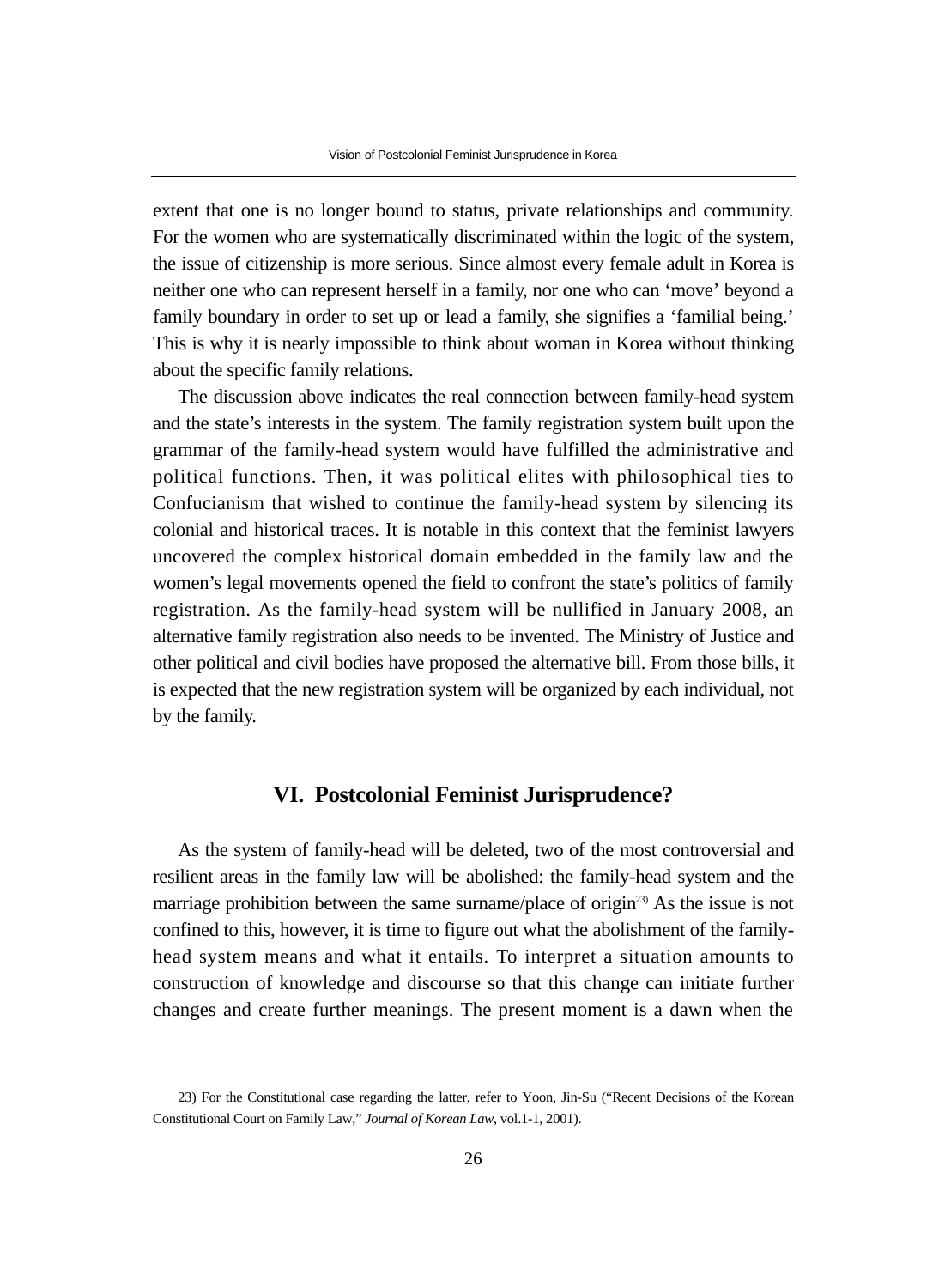objects only begin to reveal their frames and phases.

In this essay, I interpret the abolition of the system from two veins: the feminist and postcolonist views. Whereas the former is a social criticism of patriarchy, the latter is a criticism of prolonged colonial legacies. I try to explain how the two perspectives can and needs to be interrelated to grasp the nature of the family-head system. The feminist historical analysis of the family-head system initiated the uncovering of the colonial aspects of the family-head system, rather than the criticism of colonialism uncovering the latter. The interesting thing here lies in the fact that the public recognition of the coloniality of the 'family' institutionalized in the family-head system came from the gender analysis of the system, not from the nationalist analysis of the system. That is quite different from the dominant way of criticism of the colonialism in Korean society, which has been seen through the nationalist gaze. monopolized by postcolonial male elites.This signifies importance of the subject position to speak about the colonial legacies.

Postcolonial feminist jurisprudence can be characterized as the jurisprudence that provides the logics to grape and overcome the male-centeredness and colonial legacies in law and society. The family-head in Korea exemplifies emerging necessity of the postcolonial feminist jurisprudence in the society. When the colonial traces are interconnected with patriarchal social arrangement, they could be the blind point for the male nationalist and even cherished as the 'tradition' As seen in the context of family-head system, postcolonial feminist legal analysis enables to identify the colonial legacies that have been seated in the deep and hegemonic layers in law and society.

The tasks for the future are in two veins: deconstruction and reconstruction. The major issue for these tasks would be as follows.

The first task lies in deconstruction. With the abolition of the family-head system from the law, the status and gender discriminatory systems and habits also need to be deconstructed. Now gender discriminatory practices in the society, especially prevailing in the private sphere, need to be problematized. Abolition of the familyhead system would not end male and the male side family's dominance of women.

The social system of separation between woman and man in the family, workplace, and public space, and state would be also deconstructed. The familyhead system has functioned as one of critical facilities for the gender system that allocates men and women in a very separating manner; the abolition of the system could initiate the creation of a society in which both women and men are equally